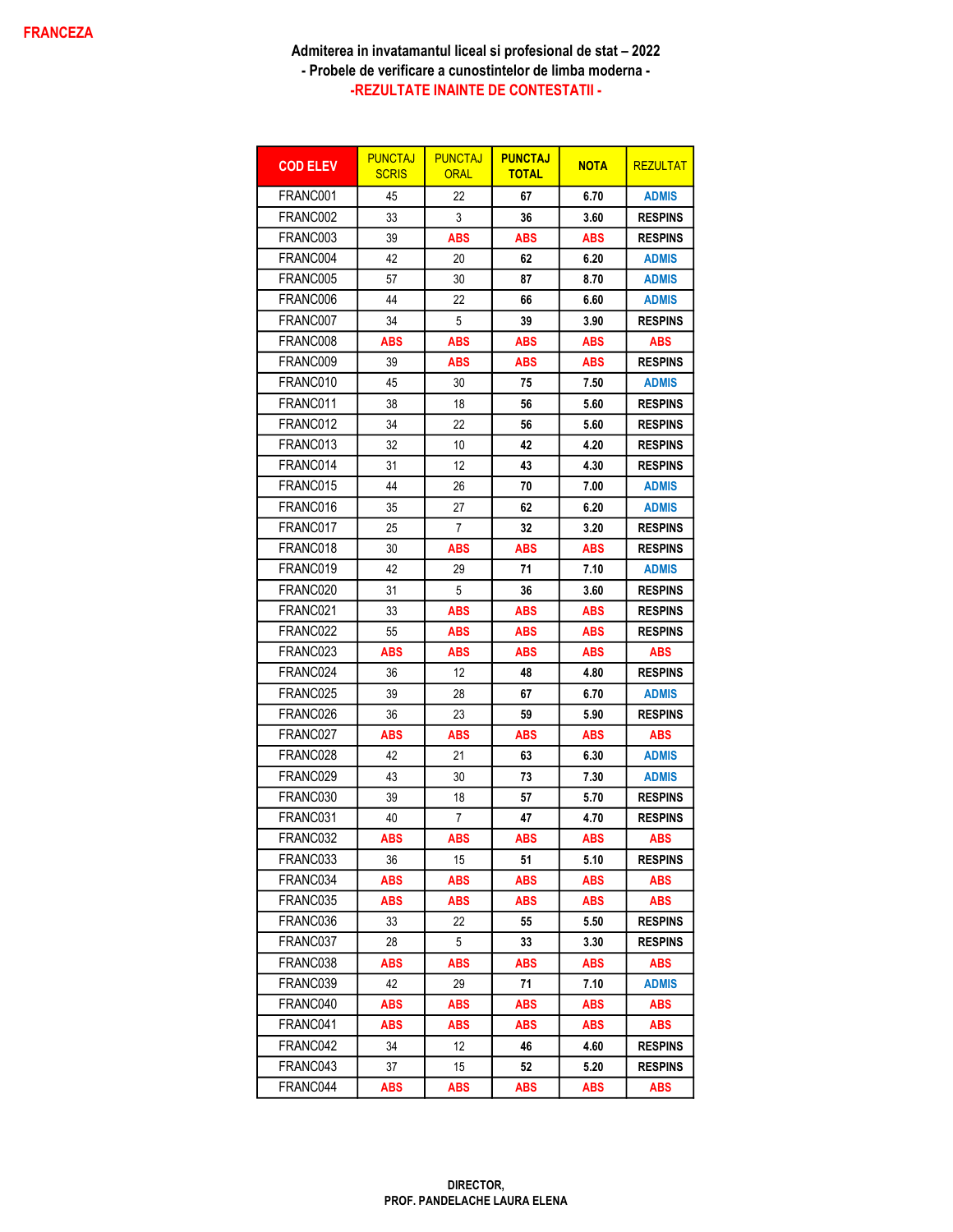| <b>COD ELEV</b> | <b>PUNCTAJ</b><br><b>SCRIS</b> | <b>PUNCTAJ</b><br><b>ORAL</b> | <b>PUNCTAJ</b><br><b>TOTAL</b> | <b>NOTA</b> | <b>REZULTAT</b> |
|-----------------|--------------------------------|-------------------------------|--------------------------------|-------------|-----------------|
| FRANC045        | 27                             | 12                            | 39                             | 3.90        | <b>RESPINS</b>  |
| FRANC046        | 39                             | 10                            | 49                             | 4.90        | <b>RESPINS</b>  |
| FRANC047        | 33                             | 5                             | 38                             | 3.80        | <b>RESPINS</b>  |
| FRANC048        | ABS                            | ABS                           | <b>ABS</b>                     | <b>ABS</b>  | <b>ABS</b>      |
| FRANC049        | 36                             | 15                            | 51                             | 5.10        | <b>RESPINS</b>  |
| FRANC050        | <b>ABS</b>                     | <b>ABS</b>                    | <b>ABS</b>                     | <b>ABS</b>  | <b>ABS</b>      |
| FRANC051        | ABS                            | ABS                           | ABS                            | ABS         | ABS             |
| FRANC052        | 40                             | 21                            | 61                             | 6.10        | <b>ADMIS</b>    |
| FRANC053        | 58                             | 30                            | 88                             | 8.80        | <b>ADMIS</b>    |
| FRANC054        | 37                             | 12                            | 49                             | 4.90        | <b>RESPINS</b>  |
| FRANC055        | 35                             | 28                            | 63                             | 6.30        | <b>ADMIS</b>    |
| FRANC056        | 31                             | ABS                           | ABS                            | ABS         | <b>RESPINS</b>  |
| FRANC057        | 37                             | 10                            | 47                             | 4.70        | <b>RESPINS</b>  |
| FRANC058        | ABS                            | <b>ABS</b>                    | <b>ABS</b>                     | <b>ABS</b>  | <b>ABS</b>      |
| FRANC059        | ABS                            | ABS                           | ABS                            | ABS         | ABS             |
| FRANC060        | 42                             | 10                            | 52                             | 5.20        | <b>RESPINS</b>  |
| FRANC061        | <b>ABS</b>                     | ABS                           | <b>ABS</b>                     | <b>ABS</b>  | <b>ABS</b>      |
| FRANC062        | 43                             | 23                            | 66                             | 6.60        | <b>ADMIS</b>    |
| FRANC063        | 32                             | 15                            | 47                             | 4.70        | <b>RESPINS</b>  |
| FRANC064        | 33                             | 6                             | 39                             | 3.90        | <b>RESPINS</b>  |
| FRANC065        | <b>ABS</b>                     | ABS                           | <b>ABS</b>                     | <b>ABS</b>  | <b>ABS</b>      |
| FRANC066        | 35                             | 22                            | 57                             | 5.70        | <b>RESPINS</b>  |
| FRANC067        | 42                             | 15                            | 57                             | 5.70        | <b>RESPINS</b>  |
| FRANC068        | ABS                            | ABS                           | ABS                            | ABS         | ABS             |
| FRANC069        | 30                             | 26                            | 56                             | 5.60        | <b>RESPINS</b>  |
| FRANC070        | 43                             | 15                            | 58                             | 5.80        | <b>RESPINS</b>  |
| FRANC071        | ABS                            | ABS                           | ABS                            | ABS         | ABS             |
| FRANC072        | ABS                            | ABS                           | ABS                            | ABS         | ABS             |
| FRANC073        | 38                             | 25                            | 63                             | 6.30        | <b>ADMIS</b>    |
| FRANC074        | <b>ABS</b>                     | <b>ABS</b>                    | <b>ABS</b>                     | <b>ABS</b>  | <b>ABS</b>      |
| FRANC075        | 45                             | 26                            | 71                             | 7.10        | <b>ADMIS</b>    |
| FRANC076        | 30                             | 20                            | 50                             | 5.00        | <b>RESPINS</b>  |
| FRANC077        | 45                             | $\overline{7}$                | 52                             | 5.20        | <b>RESPINS</b>  |
| FRANC078        | <b>ABS</b>                     | <b>ABS</b>                    | <b>ABS</b>                     | <b>ABS</b>  | <b>ABS</b>      |
| FRANC079        | 29                             | 20                            | 49                             | 4.90        | <b>RESPINS</b>  |
| FRANC080        | 47                             | 15                            | 62                             | 6.20        | <b>ADMIS</b>    |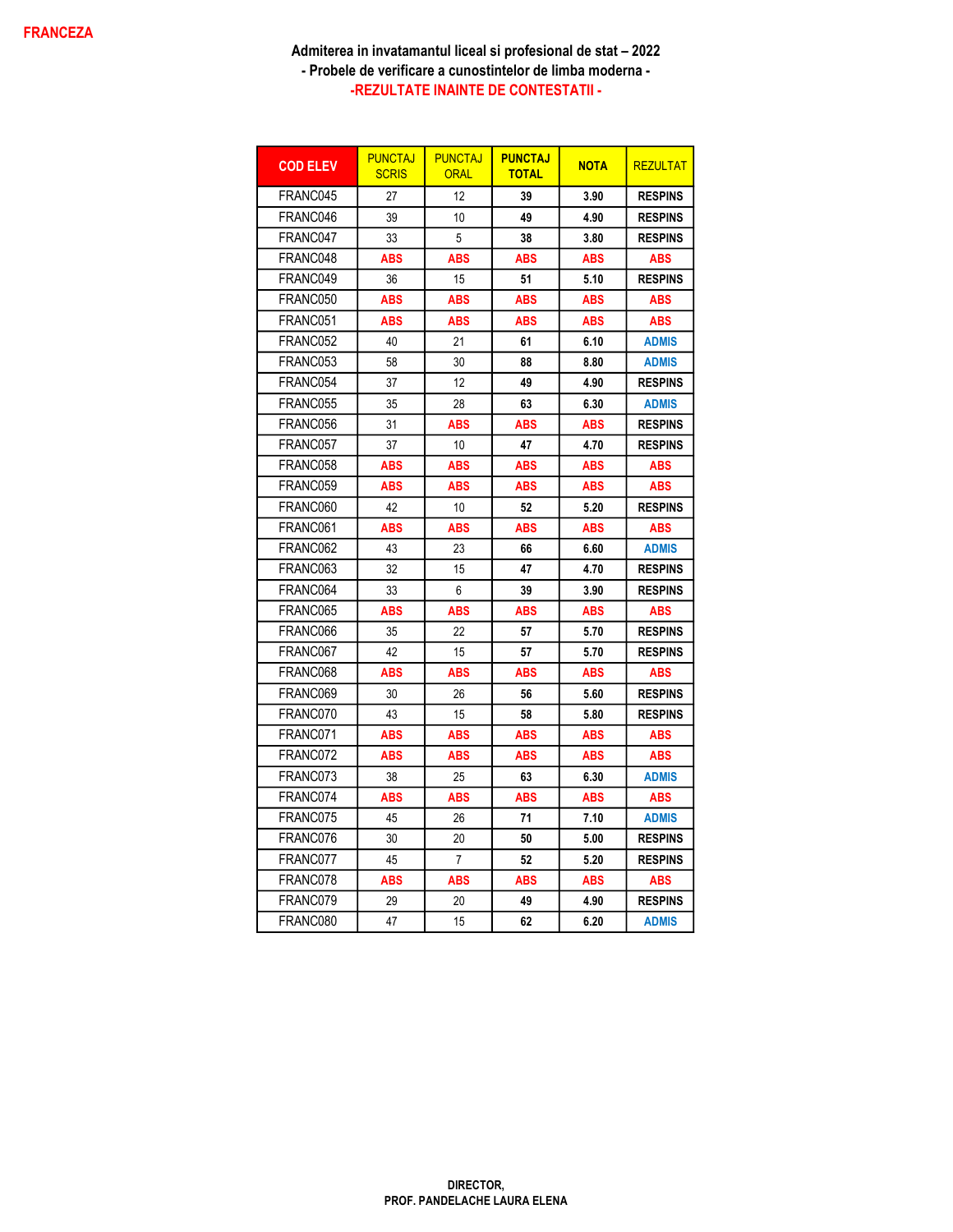| <b>COD ELEV</b>      | <b>PUNCTAJ</b><br><b>SCRIS</b> | <b>PUNCTAJ</b><br><b>ORAL</b> | <b>PUNCTAJ</b><br><b>TOTAL</b> | <b>NOTA</b> | <b>REZULTAT</b> |
|----------------------|--------------------------------|-------------------------------|--------------------------------|-------------|-----------------|
| FRANC081             | 28                             | <b>ABS</b>                    | <b>ABS</b>                     | <b>ABS</b>  | <b>RESPINS</b>  |
| FRANC082             | 38                             | 22                            | 60                             | 6.00        | <b>ADMIS</b>    |
| FRANC083             | 50                             | 25                            | 75                             | 7.50        | <b>ADMIS</b>    |
| FRANC084             | 44                             | 24                            | 68                             | 6.80        | <b>ADMIS</b>    |
| FRANC085             | 33                             | 10                            | 43                             | 4.30        | <b>RESPINS</b>  |
| FRANC086             | 33                             | 20                            | 53                             | 5.30        | <b>RESPINS</b>  |
| FRANC087             | ABS                            | ABS                           | ABS                            | ABS         | <b>ABS</b>      |
| FRANC088             | 34                             | 25                            | 59                             | 5.90        | <b>RESPINS</b>  |
| FRANC089             | 42                             | 23                            | 65                             | 6.50        | <b>ADMIS</b>    |
| FRANC090             | ABS                            | <b>ABS</b>                    | ABS                            | <b>ABS</b>  | <b>ABS</b>      |
| FRANC091             | 35                             | 12                            | 47                             | 4.70        | <b>RESPINS</b>  |
| FRANC092             | 37                             | 26                            | 63                             | 6.30        | <b>ADMIS</b>    |
| FRANC093             | 44                             | 15                            | 59                             | 5.90        | <b>RESPINS</b>  |
| FRANC094             | 47                             | 30                            | 77                             | 7.70        | <b>ADMIS</b>    |
| FRANC095             | ABS                            | ABS                           | ABS                            | <b>ABS</b>  | ABS             |
| FRANC096             | 30                             | 12                            | 42                             | 4.20        | <b>RESPINS</b>  |
| FRANC097             | <b>ABS</b>                     | <b>ABS</b>                    | <b>ABS</b>                     | <b>ABS</b>  | <b>ABS</b>      |
| FRANC098             | ABS                            | ABS                           | ABS                            | <b>ABS</b>  | <b>ABS</b>      |
| FRANC099             | 38                             | 27                            | 65                             | 6.50        | <b>ADMIS</b>    |
| FRANC <sub>100</sub> | 33                             | 9                             | 42                             | 4.20        | <b>RESPINS</b>  |
| FRANC101             | 34                             | 21                            | 55                             | 5.50        | <b>RESPINS</b>  |
| FRANC <sub>102</sub> | 44                             | 27                            | 71                             | 7.10        | <b>ADMIS</b>    |
| FRANC103             | ABS                            | <b>ABS</b>                    | ABS                            | ABS         | ABS             |
| FRANC104             | ABS                            | ABS                           | ABS                            | ABS         | ABS             |
| FRANC <sub>105</sub> | 26                             | 10                            | 36                             | 3.60        | <b>RESPINS</b>  |
| FRANC106             | 37                             | 12                            | 49                             | 4.90        | <b>RESPINS</b>  |
| FRANC <sub>107</sub> | 28                             | 15                            | 43                             | 4.30        | <b>RESPINS</b>  |
| FRANC108             | 38                             | 24                            | 62                             | 6.20        | <b>ADMIS</b>    |
| FRANC <sub>109</sub> | ABS                            | ABS                           | ABS                            | ABS         | ABS             |
| FRANC110             | 42                             | 10                            | 52                             | 5.20        | <b>RESPINS</b>  |
| FRANC111             | 29                             | 14                            | 43                             | 4.30        | <b>RESPINS</b>  |
| FRANC112             | 40                             | 22                            | 62                             | 6.20        | <b>ADMIS</b>    |
| FRANC113             | 68                             | 30                            | 98                             | 9.80        | <b>ADMIS</b>    |
| FRANC114             | 36                             | ABS                           | <b>ABS</b>                     | <b>ABS</b>  | <b>RESPINS</b>  |
| FRANC115             | 43                             | 30                            | 73                             | 7.30        | <b>ADMIS</b>    |
| FRANC116             | 36                             | 15                            | 51                             | 5.10        | <b>RESPINS</b>  |
| FRANC117             | 33                             | 10                            | 43                             | 4.30        | <b>RESPINS</b>  |
| FRANC118             | ABS                            | <b>ABS</b>                    | <b>ABS</b>                     | ABS         | <b>ABS</b>      |
| FRANC119             | 49                             | ABS                           | <b>ABS</b>                     | ABS         | <b>RESPINS</b>  |
| FRANC120             | 51                             | 15                            | 66                             | 6.60        | <b>ADMIS</b>    |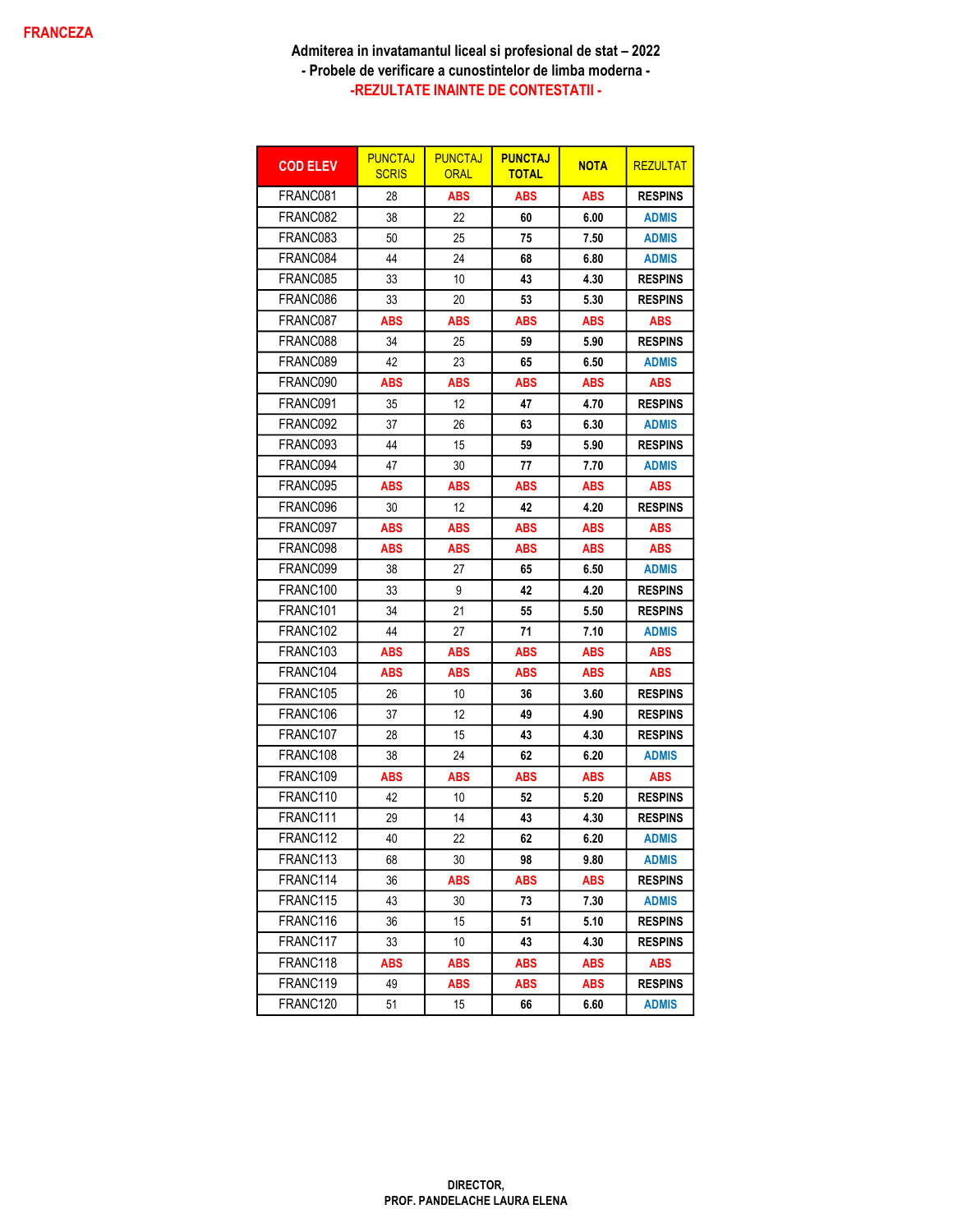| <b>COD ELEV</b>      | <b>PUNCTAJ</b><br><b>SCRIS</b> | <b>PUNCTAJ</b><br><b>ORAL</b> | <b>PUNCTAJ</b><br><b>TOTAL</b> | <b>NOTA</b> | <b>REZULTAT</b> |
|----------------------|--------------------------------|-------------------------------|--------------------------------|-------------|-----------------|
| FRANC121             | <b>ABS</b>                     | <b>ABS</b>                    | <b>ABS</b>                     | <b>ABS</b>  | <b>ABS</b>      |
| FRANC122             | 32                             | 23                            | 55                             | 5.50        | <b>RESPINS</b>  |
| FRANC <sub>123</sub> | 37                             | ABS                           | <b>ABS</b>                     | <b>ABS</b>  | <b>RESPINS</b>  |
| FRANC124             | 28                             | 6                             | 34                             | 3.40        | <b>RESPINS</b>  |
| FRANC125             | 61                             | 26                            | 87                             | 8.70        | <b>ADMIS</b>    |
| FRANC126             | 35                             | 20                            | 55                             | 5.50        | <b>RESPINS</b>  |
| FRANC127             | 28                             | 7                             | 35                             | 3.50        | <b>RESPINS</b>  |
| FRANC128             | 40                             | 26                            | 66                             | 6.60        | <b>ADMIS</b>    |
| FRANC129             | ABS                            | <b>ABS</b>                    | ABS                            | <b>ABS</b>  | <b>ABS</b>      |
| FRANC130             | 45                             | 10                            | 55                             | 5.50        | <b>RESPINS</b>  |
| FRANC <sub>131</sub> | 29                             | 15                            | 44                             | 4.40        | <b>RESPINS</b>  |
| FRANC132             | 47                             | 26                            | 73                             | 7.30        | <b>ADMIS</b>    |
| FRANC133             | 51                             | 20                            | 71                             | 7.10        | <b>ADMIS</b>    |
| FRANC134             | 35                             | 22                            | 57                             | 5.70        | <b>RESPINS</b>  |
| FRANC135             | 40                             | 28                            | 68                             | 6.80        | <b>ADMIS</b>    |
| FRANC136             | 49                             | 25                            | 74                             | 7.40        | <b>ADMIS</b>    |
| FRANC137             | 34                             | 5                             | 39                             | 3.90        | <b>RESPINS</b>  |
| FRANC138             | <b>ABS</b>                     | <b>ABS</b>                    | <b>ABS</b>                     | <b>ABS</b>  | <b>ABS</b>      |
| FRANC139             | ABS                            | ABS                           | <b>ABS</b>                     | <b>ABS</b>  | <b>ABS</b>      |
| FRANC140             | 40                             | 8                             | 48                             | 4.80        | <b>RESPINS</b>  |
| FRANC <sub>141</sub> | <b>ABS</b>                     | <b>ABS</b>                    | <b>ABS</b>                     | <b>ABS</b>  | <b>ABS</b>      |
| FRANC142             | <b>ABS</b>                     | <b>ABS</b>                    | <b>ABS</b>                     | <b>ABS</b>  | ABS             |
| FRANC143             | 23                             | ABS                           | ABS                            | ABS         | <b>RESPINS</b>  |
| FRANC144             | 33                             | 12                            | 45                             | 4.50        | <b>RESPINS</b>  |
| FRANC145             | 33                             | 26                            | 59                             | 5.90        | <b>RESPINS</b>  |
| FRANC146             | 41                             | 25                            | 66                             | 6.60        | <b>ADMIS</b>    |
| FRANC147             | 35                             | 5                             | 40                             | 4.00        | <b>RESPINS</b>  |
| FRANC148             | 46                             | 21                            | 67                             | 6.70        | <b>ADMIS</b>    |
| FRANC149             | 35                             | 13                            | 48                             | 4.80        | <b>RESPINS</b>  |
| FRANC <sub>150</sub> | 36                             | 8                             | 44                             | 4.40        | <b>RESPINS</b>  |
| FRANC151             | 38                             | 12                            | 50                             | 5.00        | <b>RESPINS</b>  |
| FRANC152             | <b>ABS</b>                     | <b>ABS</b>                    | <b>ABS</b>                     | <b>ABS</b>  | <b>ABS</b>      |
| FRANC153             | 41                             | 15                            | 56                             | 5.60        | <b>RESPINS</b>  |
| FRANC154             | 40                             | 20                            | 60                             | 6.00        | <b>ADMIS</b>    |
| FRANC155             | ABS                            | ABS                           | ABS                            | ABS         | <b>ABS</b>      |
| FRANC156             | 39                             | 24                            | 63                             | 6.30        | <b>ADMIS</b>    |
| FRANC157             | 37                             | 12                            | 49                             | 4.90        | <b>RESPINS</b>  |
| FRANC158             | <b>ABS</b>                     | <b>ABS</b>                    | <b>ABS</b>                     | <b>ABS</b>  | <b>ABS</b>      |
| FRANC159             | <b>ABS</b>                     | ABS                           | ABS                            | ABS         | <b>ABS</b>      |
| FRANC160             | 35                             | 10                            | 45                             | 4.50        | <b>RESPINS</b>  |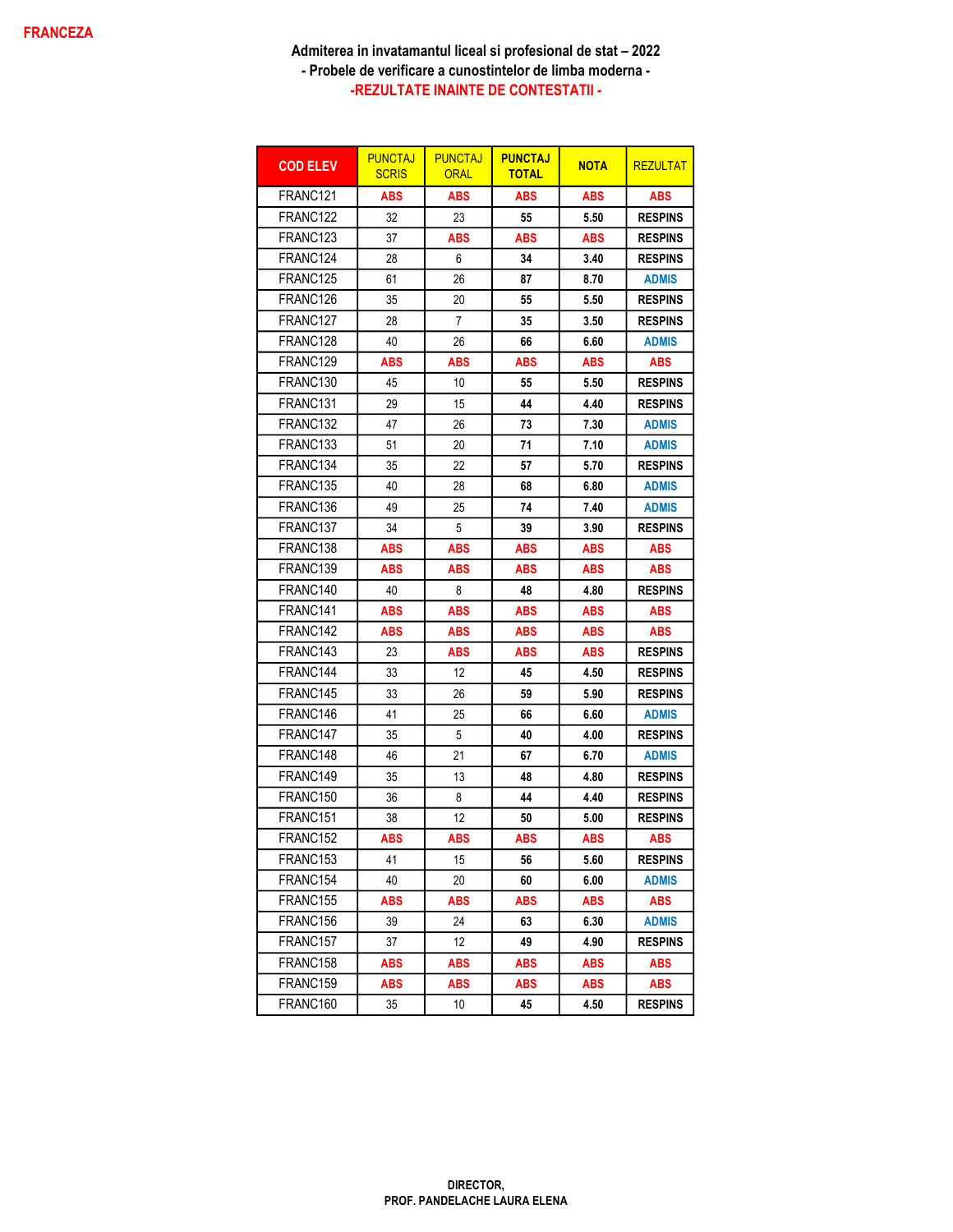| <b>COD ELEV</b>      | <b>PUNCTAJ</b><br><b>SCRIS</b> | <b>PUNCTAJ</b><br><b>ORAL</b> | <b>PUNCTAJ</b><br><b>TOTAL</b> | <b>NOTA</b> | <b>REZULTAT</b> |
|----------------------|--------------------------------|-------------------------------|--------------------------------|-------------|-----------------|
| FRANC161             | <b>ABS</b>                     | <b>ABS</b>                    | ABS                            | <b>ABS</b>  | <b>ABS</b>      |
| FRANC <sub>162</sub> | 37                             | 20                            | 57                             | 5.70        | <b>RESPINS</b>  |
| FRANC163             | <b>ABS</b>                     | ABS                           | ABS                            | ABS         | <b>ABS</b>      |
| FRANC164             | 43                             | 28                            | 71                             | 7.10        | <b>ADMIS</b>    |
| FRANC165             | 40                             | <b>ABS</b>                    | <b>ABS</b>                     | <b>ABS</b>  | <b>RESPINS</b>  |
| FRANC166             | 35                             | 20                            | 55                             | 5.50        | <b>RESPINS</b>  |
| FRANC167             | 54                             | 15                            | 69                             | 6.90        | <b>ADMIS</b>    |
| FRANC168             | <b>ABS</b>                     | ABS                           | ABS                            | ABS         | <b>ABS</b>      |
| FRANC <sub>169</sub> | 34                             | 29                            | 63                             | 6.30        | <b>ADMIS</b>    |
| FRANC <sub>170</sub> | 32                             | 8                             | 40                             | 4.00        | <b>RESPINS</b>  |
| FRANC171             | 45                             | 30                            | 75                             | 7.50        | <b>ADMIS</b>    |
| FRANC172             | 56                             | ABS                           | ABS                            | <b>ABS</b>  | <b>RESPINS</b>  |
| FRANC173             | <b>ABS</b>                     | <b>ABS</b>                    | <b>ABS</b>                     | <b>ABS</b>  | <b>ABS</b>      |
| FRANC174             | 31                             | 6                             | 37                             | 3.70        | <b>RESPINS</b>  |
| FRANC175             | <b>ABS</b>                     | <b>ABS</b>                    | <b>ABS</b>                     | <b>ABS</b>  | <b>ABS</b>      |
| FRANC176             | <b>ABS</b>                     | ABS                           | ABS                            | ABS         | <b>ABS</b>      |
| FRANC177             | 34                             | 5                             | 39                             | 3.90        | <b>RESPINS</b>  |
| FRANC <sub>178</sub> | 37                             | 21                            | 58                             | 5.80        | <b>RESPINS</b>  |
| FRANC179             | 40                             | 26                            | 66                             | 6.60        | <b>ADMIS</b>    |
| FRANC <sub>180</sub> | 34                             | 9                             | 43                             | 4.30        | <b>RESPINS</b>  |
| FRANC <sub>181</sub> | 49                             | 30                            | 79                             | 7.90        | <b>ADMIS</b>    |
| FRANC182             | 38                             | 23                            | 61                             | 6.10        | <b>ADMIS</b>    |
| FRANC <sub>183</sub> | 29                             | 25                            | 54                             | 5.40        | <b>RESPINS</b>  |
| FRANC184             | <b>ABS</b>                     | ABS                           | ABS                            | ABS         | <b>ABS</b>      |
| FRANC185             | 61                             | 30                            | 91                             | 9.10        | <b>ADMIS</b>    |
| FRANC186             | 32                             | 8                             | 40                             | 4.00        | <b>RESPINS</b>  |
| FRANC187             | <b>ABS</b>                     | <b>ABS</b>                    | ABS                            | <b>ABS</b>  | <b>ABS</b>      |
| FRANC188             | 34                             | 19                            | 53                             | 5.30        | <b>RESPINS</b>  |
| FRANC189             | 42                             | 15                            | 57                             | 5.70        | <b>RESPINS</b>  |
| FRANC190             | 50                             | 16                            | 66                             | 6.60        | <b>ADMIS</b>    |
| FRANC191             | <b>ABS</b>                     | <b>ABS</b>                    | <b>ABS</b>                     | ABS         | <b>ABS</b>      |
| FRANC192             | <b>ABS</b>                     | <b>ABS</b>                    | <b>ABS</b>                     | <b>ABS</b>  | <b>ABS</b>      |
| FRANC193             | 43                             | 25                            | 68                             | 6.80        | <b>ADMIS</b>    |
| FRANC194             | 31                             | 12                            | 43                             | 4.30        | <b>RESPINS</b>  |
| FRANC195             | 31                             | 18                            | 49                             | 4.90        | <b>RESPINS</b>  |
| FRANC196             | 46                             | 21                            | 67                             | 6.70        | <b>ADMIS</b>    |
| FRANC197             | 46                             | 25                            | 71                             | 7.10        | <b>ADMIS</b>    |
| FRANC198             | 38                             | 10                            | 48                             | 4.80        | <b>RESPINS</b>  |
| FRANC199             | 40                             | 27                            | 67                             | 6.70        | <b>ADMIS</b>    |
| FRANC200             | <b>ABS</b>                     | <b>ABS</b>                    | <b>ABS</b>                     | <b>ABS</b>  | <b>ABS</b>      |